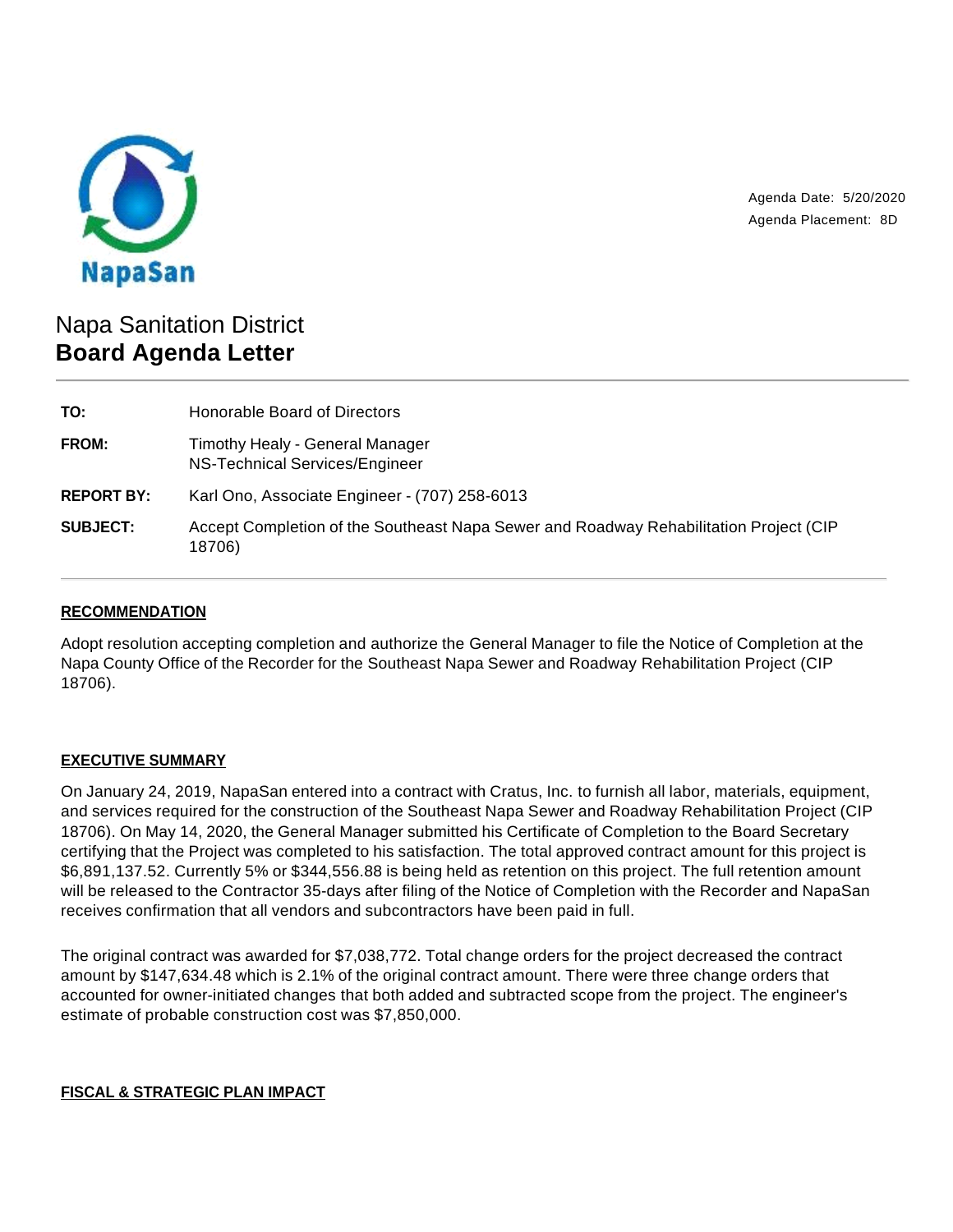Is there a Fiscal Impact? No

#### **ENVIRONMENTAL IMPACT**

None.

#### **BACKGROUND AND DISCUSSION**

The 2007 Collection System Master Plan (CSMP) identified \$120 million in capacity expansion projects as a result of the high amount of Infiltration and Inflow (I&I) that enters the collection system. The CSMP recommended an I&I Reduction Program to remove I&I from the system as an alternative to conducting capacity expansion projects.

The I&I Reduction Program findings indicate that certain areas in the collection system contribute much higher I&I than other areas. The areas defined within the scope of this project are sources of significant I&I and were in need of rehabilitation.

To reduce I&I, this Project completed the following scope of work:

- 1. Rehabilitated or replaced 33,331 linear feet (6.3 miles) of sewer main (2.3% of the total system);
- 2. Abandoned 725 linear feet of parallel and inactive sewer main and 9 manholes that will save costs on future maintenance;
- 3. Replaced or rehabilitated 68 manhole or flush hole structures;
- 4. Rehabilitated or replaced 602 public laterals; and
- 5. Replaced or installed 317 cleanouts.

Staff performed construction management and inspection of this project. In the future, post-construction flow monitoring will be performed as part of the I&I Reduction Program to evaluate the effectiveness of this project.

A large portion of the project is situated within a County "pocket" area, and, during the planning phase, Napa County Public Works had expressed an interest in rehabilitating the streets within their jurisdiction. NapaSan and County Public Works staff agreed to a partnership, through which the County maintained streets in the project area were resurfaced as part of this project. This approach minimized impacts to the community by completing underground utility rehabilitation/replacement and street resurfacing within the same construction season. The County and NapaSan entered into a Reimbursement Agreement, through which costs for street resurfacing and associated improvements were reimbursed by Napa County with Measure T funding.

In addition to the sewer rehabilitation scope of work, the project also completed 1.26 miles of street resurfacing and installation of 20 ADA compliant curb ramps on County maintained roads.

The City of Napa Public Works Department is currently in the process of resurfacing City maintained local and residential streets within the project area, which is anticipated to be completed this summer.

#### **SUPPORTING DOCUMENTS**

- A . Certificate of Completion CIP 18706
- B . Completion Resolution CIP 18706